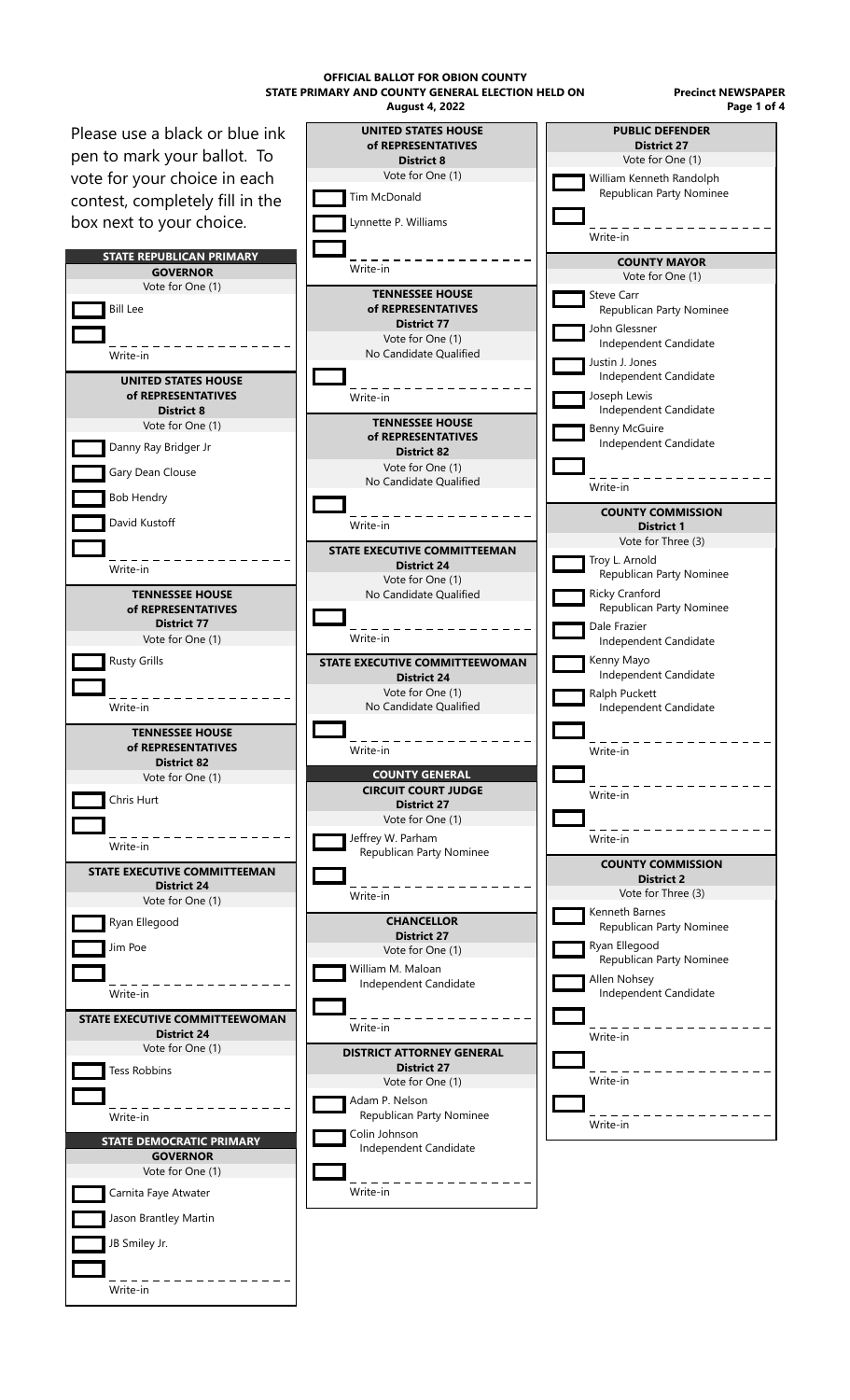**OFFICIAL BALLOT FOR OBION COUNTY**

**August 4, 2022 STATE PRIMARY AND COUNTY GENERAL ELECTION HELD ON**

**Precinct NEWSPAPER Page 2 of 4**





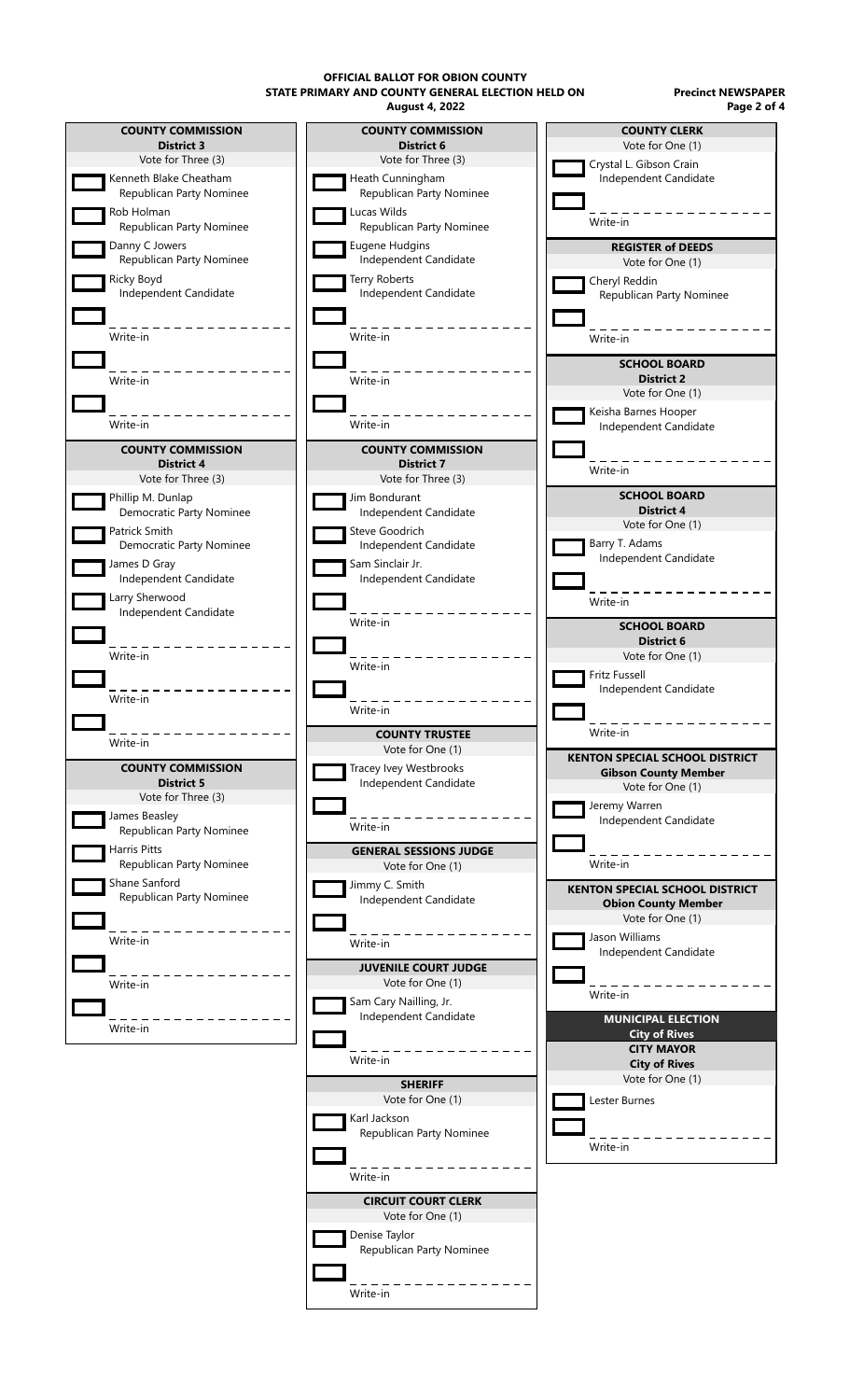**August 4, 2022 OFFICIAL BALLOT FOR OBION COUNTY STATE PRIMARY AND COUNTY GENERAL ELECTION HELD ON**

**Precinct NEWSPAPER Page 3 of 4**

| <b>CITY ALDERMAN</b>                             | Judge - Thomas R. "Skip" Frierson              | <b>Judge - Steve Stafford</b>                    |
|--------------------------------------------------|------------------------------------------------|--------------------------------------------------|
|                                                  |                                                |                                                  |
| <b>City of Rives</b>                             | Shall Thomas R. "Skip" Frierson be retained    | Shall Steve Stafford be retained in office as a  |
| Vote for Three (3)                               | in office as a Judge of the Court of Appeals,  | Judge of the Court of Appeals, Western           |
|                                                  |                                                |                                                  |
| Warren "Craig" McCord                            | Eastern Division, or be replaced?              | Division, or be replaced?                        |
|                                                  |                                                |                                                  |
|                                                  | <b>Retain</b>                                  | Retain                                           |
|                                                  |                                                |                                                  |
|                                                  | Replace                                        | Replace                                          |
| Write-in                                         |                                                |                                                  |
|                                                  |                                                |                                                  |
|                                                  |                                                |                                                  |
|                                                  | Judge - John W. McClarty                       | Judge - Robert H. Montgomery, Jr.                |
|                                                  | Shall John W. McClarty be retained in office   | Shall Robert H. Montgomery, Jr. be retained      |
| Write-in                                         |                                                |                                                  |
|                                                  | as a Judge of the Court of Appeals, Eastern    | in office as a Judge of the Court of Criminal    |
|                                                  | Division, or be replaced?                      | Appeals, Eastern Division, or be replaced?       |
|                                                  |                                                |                                                  |
| Write-in                                         | Retain                                         | Retain                                           |
|                                                  |                                                |                                                  |
| <b>MUNICIPAL ELECTION</b>                        |                                                |                                                  |
|                                                  | Replace                                        | Replace                                          |
| <b>City of Union City</b>                        |                                                |                                                  |
| <b>CITY COUNCILMAN</b>                           |                                                |                                                  |
|                                                  | <b>Judge - Mike Swiney</b>                     | Judge - James C. Witt, Jr.                       |
| <b>City of Union City</b>                        |                                                |                                                  |
| Ward 4                                           | Shall Mike Swiney be retained in office as a   | Shall James C. Witt, Jr. be retained in office   |
|                                                  | Judge of the Court of Appeals, Eastern         | as a Judge of the Court of Criminal Appeals,     |
| <b>Unexpired Term</b>                            |                                                |                                                  |
| Vote for One (1)                                 | Division, or be replaced?                      | Eastern Division, or be replaced?                |
|                                                  |                                                |                                                  |
|                                                  | Retain                                         | Retain                                           |
| Cody Martin                                      |                                                |                                                  |
|                                                  | Replace                                        | Replace                                          |
| Hal Mosier                                       |                                                |                                                  |
|                                                  |                                                |                                                  |
|                                                  | Judge - Andy D. Bennett                        | <b>Judge - Jill Bartee Ayers</b>                 |
|                                                  |                                                |                                                  |
|                                                  | Shall Andy D. Bennett be retained in office as | Shall Jill Bartee Ayers be retained in office as |
| Write-in                                         | a Judge of the Court of Appeals, Middle        | a Judge of the Court of Criminal Appeals,        |
|                                                  |                                                |                                                  |
| JUDICIAL RETENTION QUESTIONS                     | Division, or be replaced?                      | Middle Division, or be replaced?                 |
|                                                  |                                                |                                                  |
| Judge - Jeffrey S. Bivins                        | Retain                                         | Retain                                           |
|                                                  |                                                |                                                  |
| Shall Jeffrey S. Bivins be retained in office as | <b>Replace</b>                                 | Replace                                          |
| a Judge of the Supreme Court, At Large, or       |                                                |                                                  |
|                                                  |                                                |                                                  |
| be replaced?                                     |                                                |                                                  |
|                                                  | <b>Judge - Frank Clement</b>                   | Judge - Timothy L. Easter                        |
| Retain                                           | Shall Frank Clement be retained in office as a | Shall Timothy L. Easter be retained in office    |
|                                                  |                                                |                                                  |
| Replace                                          | Judge of the Court of Appeals, Middle          | as a Judge of the Court of Criminal Appeals,     |
|                                                  | Division, or be replaced?                      | Middle Division, or be replaced?                 |
|                                                  |                                                |                                                  |
| Judge - Sarah K. Campbell                        | Retain                                         | Retain                                           |
|                                                  |                                                |                                                  |
| Shall Sarah K. Campbell be retained in office    |                                                |                                                  |
| as a Judge of the Supreme Court, At Large,       | Replace                                        | Replace                                          |
|                                                  |                                                |                                                  |
| or be replaced?                                  |                                                |                                                  |
|                                                  | Judge - Neal McBrayer                          | Judge - Robert L. Holloway, Jr.                  |
|                                                  |                                                |                                                  |
| Retain                                           |                                                |                                                  |
|                                                  | Shall Neal McBrayer be retained in office as   | Shall Robert L. Holloway, Jr. be retained in     |
|                                                  | a Judge of the Court of Appeals, Middle        | office as a Judge of the Court of Criminal       |
| Replace                                          |                                                |                                                  |
|                                                  | Division, or be replaced?                      | Appeals, Middle Division, or be replaced?        |
|                                                  |                                                |                                                  |
| <b>Judge - Holly Kirby</b>                       | Retain                                         | Retain                                           |
|                                                  |                                                |                                                  |
| Shall Holly Kirby be retained in office as a     | Replace                                        | Replace                                          |
| Judge of the Supreme Court, At Large, or be      |                                                |                                                  |
| replaced?                                        |                                                |                                                  |
|                                                  | Judge - Kenny W. Armstrong                     | Judge - Robert W. Wedemeyer                      |
| Retain                                           |                                                |                                                  |
|                                                  | Shall Kenny W. Armstrong be retained in        | Shall Robert W. Wedemeyer be retained in         |
|                                                  | office as a Judge of the Court of Appeals,     | office as a Judge of the Court of Criminal       |
| Replace                                          |                                                |                                                  |
|                                                  | Western Division, or be replaced?              | Appeals, Middle Division, or be replaced?        |
|                                                  |                                                | Retain                                           |
| Judge - Sharon Gail Lee                          | Retain                                         |                                                  |
| Shall Sharon Gail Lee be retained in office as   |                                                |                                                  |
|                                                  | Replace                                        | <b>Replace</b>                                   |
| a Judge of the Supreme Court, At Large, or       |                                                |                                                  |
| be replaced?                                     |                                                |                                                  |
|                                                  | Judge - Arnold B. Goldin                       | Judge - John W. Campbell, Sr.                    |
| Retain                                           |                                                |                                                  |
|                                                  | Shall Arnold B. Goldin be retained in office   | Shall John W. Campbell, Sr. be retained in       |
|                                                  | as a Judge of the Court of Appeals, Western    | office as a Judge of the Court of Criminal       |
| Replace                                          |                                                |                                                  |
|                                                  | Division, or be replaced?                      | Appeals, Western Division, or be replaced?       |
|                                                  | Retain                                         | Retain                                           |
| Judge - Roger A. Page                            |                                                |                                                  |
| Shall Roger A. Page be retained in office as a   |                                                |                                                  |
|                                                  | Replace                                        | <b>Replace</b>                                   |
| Judge of the Supreme Court, At Large, or be      |                                                |                                                  |
| replaced?                                        |                                                |                                                  |
|                                                  | Judge - Carma Dennis McGee                     | Judge - J. Ross Dyer                             |
| Retain                                           |                                                |                                                  |
|                                                  | Shall Carma Dennis McGee be retained in        | Shall J. Ross Dyer be retained in office as a    |
|                                                  | office as a Judge of the Court of Appeals,     | Judge of the Court of Criminal Appeals,          |
| Replace                                          |                                                |                                                  |
|                                                  | Western Division, or be replaced?              | Western Division, or be replaced?                |
|                                                  |                                                |                                                  |
| Judge - Kristi Davis                             | Retain                                         | <b>Retain</b>                                    |
|                                                  |                                                |                                                  |
| Shall Kristi Davis be retained in office as a    | <b>Replace</b>                                 | Replace                                          |
| Judge of the Court of Appeals, Eastern           |                                                |                                                  |
|                                                  |                                                |                                                  |
| Division, or be replaced?                        |                                                |                                                  |
| Retain                                           |                                                |                                                  |
|                                                  |                                                |                                                  |
|                                                  |                                                |                                                  |
| <b>Replace</b>                                   |                                                |                                                  |
|                                                  |                                                |                                                  |